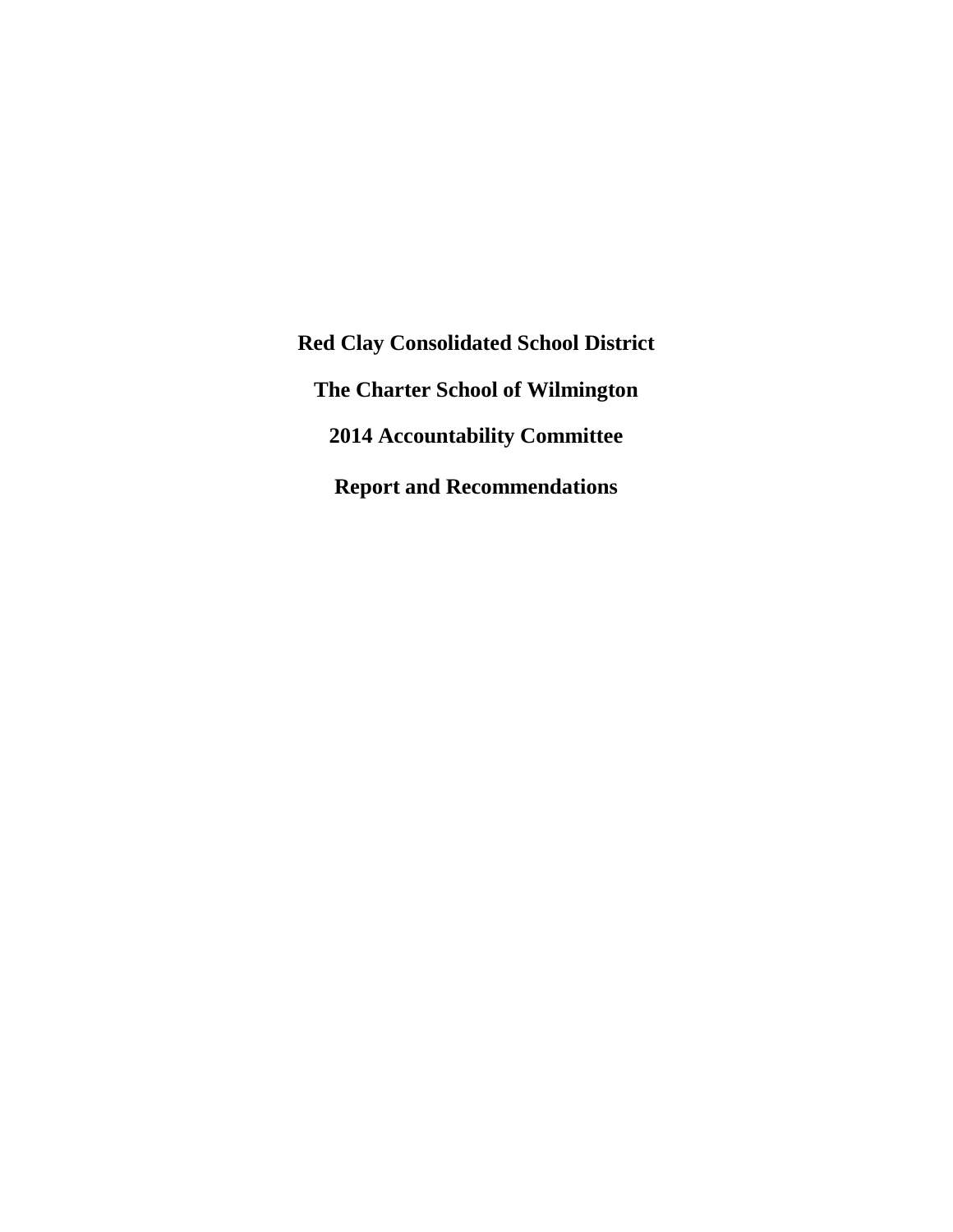# **Criterion 1.**

**The individuals and entities submitting the application are experienced and qualified to start and operate a charter school, and to implement the school's proposed educational program. Certified teachers, parents, and members of the community in which the school is to be located must be involved in the development of the proposed charter school. At the time at which the school commences its instructional program and at all times thereafter, the board of directors must include a teacher at the school and a parent of a student enrolled at the school as members.**

#### *Committee Summary:*

As stated in the 1995 Charter School of Wilmington (CSW) charter application, the "application was prepared and is supported by a diverse group of local and multinational businesses and parents, teachers, and community members."

The SY 2013–14 board of directors includes a teacher at the school and a parent of a student enrolled at the school as members.

#### **The CSW has met the standards of Criterion 1.**

# **Criterion 2.**

**The chosen form of organization, identified in the articles of incorporation and bylaws, or the membership agreement, conforms to the Delaware General Corporation Law.**

#### *Committee Summary:*

The chosen form of organization, as identified in the CSW's Certificate of Incorporation and bylaws, conforms to the Delaware General Corporation Law. As stated in the CSW's 1995 charter application, the CSW was incorporated on September 29, 1995 as a non-profit corporation pursuant to the provisions of the general corporation law of the State of Delaware. One purpose of the corporation is "to organize and run a charter school under the Charter School Act of 1995 (14 Del.C. §§501 et seq.)."

#### **The CSW has met the standards of Criterion 2.**

# **Criterion 3.**

**The mission statement, goals, and educational objectives are consistent with the description of legislative intent set forth in 14 Del.C. §501 and the restrictions on charter school operations set forth in 14 Del.C. §506.**

#### *Committee Summary:*

According to the CSW website, the mission of the CSW is "to engage highly motivated high school students with an interest in math and science by providing a challenging collegepreparatory curriculum in a safe, friendly, and nurturing environment that integrates practical learning opportunities, sets high expectations, develops social responsibility, and promotes a global perspective."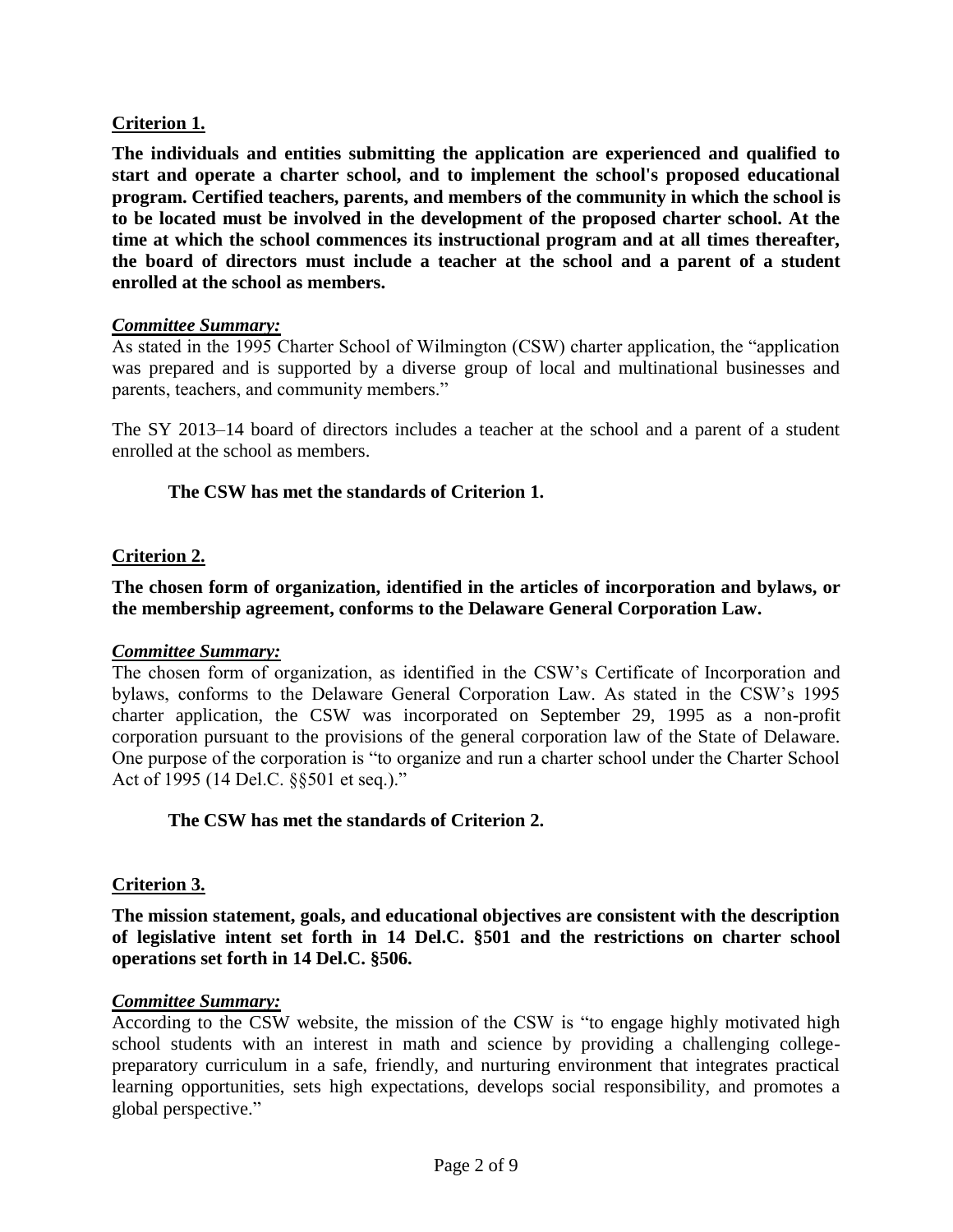As described in the CSW's 1995 charter application, the goal of the CSW is "to enhance the quality of public education in Delaware by developing a unique, model school that utilizes the most effective educational techniques and ensures equal educational opportunity, thus meeting the needs of students, the business community, and society."

The educational objectives identified on the CSW website are "to prepare students who are thoroughly educated in mathematics and science, to prepare students who are broadly educated in the humanities, to prepare students who are technologically literate and understand the operation and use of computers and laboratory instruments, to prepare students who are able to communicate effectively, both verbally and in writing, and to prepare students who are firmly grounded in character development."

The CSW's mission statement, goals, and educational objectives are consistent with the description of legislative intent set forth in 14 Del.C. §501, which is "to improve student learning; encourage the use of different and innovative or proven school environments and teaching and learning methods; provide parents and students with measures of improved school and student performance and greater opportunities in choosing public schools within and outside their school districts; and to provide for a well-educated community." The CSW's mission statement, goals, and educational objectives are consistent with the restrictions on charter school operations set forth in 14 Del.C. §506.

# **The CSW has met the standards of Criterion 3.**

# **Criterion 4.**

**The school has set goals for student performance and will utilize satisfactory indicators to determine whether its students meet or exceed such goals and the academic standards set by the state. The indicators shall include the assessments required for all students in other public schools, although the charter school may adopt additional performance standards or assessment requirements, and shall include timelines for the achievement of student performance goals and the assessment of such performance.**

# *Committee Summary:*

The CSW's Academic Performance Framework Charter Report was reviewed. The Academic Performance Framework utilizes multiple indicators for student performance, including graduation rate, SAT scores, and results from the Delaware Comprehensive Assessment System (DCAS) for growth, proficiency and Adequate Yearly Progress (AYP). The Academic Performance Framework examines 17 metrics. High performance on these metrics has been noted in the three year period of the report. In 2013, the CSW earned the highest rating for each metric and earned an overall rating of "Exceeds Standard". The Academic Performance Framework report indicates that 98% of students graduate within 4 years. In 2013, 89% of students earn SAT scores of 1550 or greater, an indicator of college readiness. In regards to 2013 DCAS scores, 93% of all students met their instructional scale score growth target in Reading, 95% in Math. Among students in the lowest performing quartile, 84% met their growth targets in Reading, 82% in Math. In addition, greater than 99% of all students met proficiency in Reading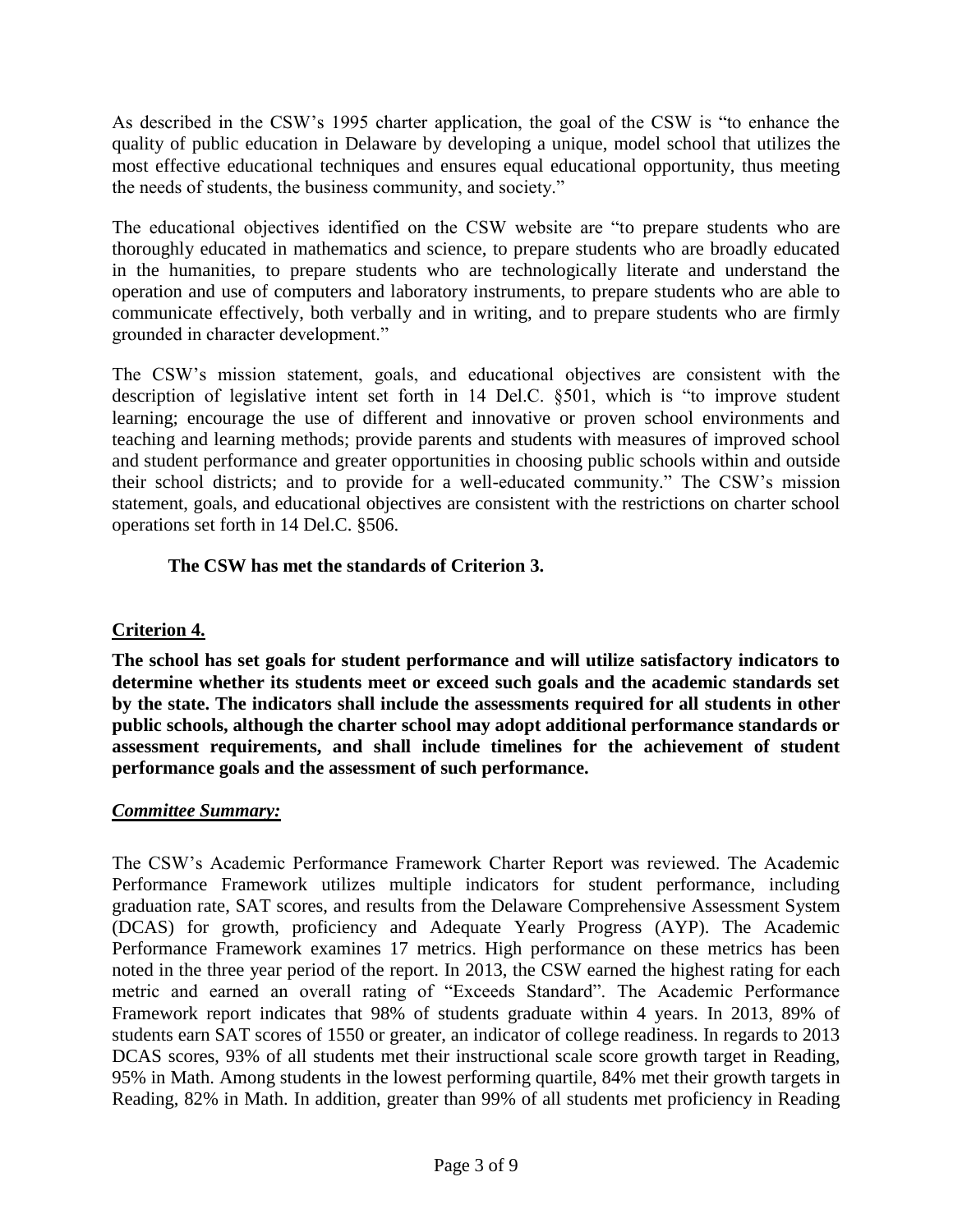and Mathematics; greater than 97% in each demographic subgroup. It is notable that not only is proficiency high, so is growth from fall to spring.

The CSW Department of Education 2013 School Profile reports 1,124 AP exams were taken last year, of which 1,018 passed (91%). The School Profile also shows that the average SAT score for the class of 2013 exceeded the district, state, and national average in each subject area. The average overall score was 1855.

The CSW continues to receive national recognition for its programs and performance: National Blue Ribbon School (2013), ranked #5 nationally in the Best High Schools for STEM rankings (science, technology, engineering, math) by U.S. News & World Report (2012) and is currently ranked #62 in Newsweek's Best High School's List (2013).

# **The CSW has met the standards of Criterion 4.**

# **Criterion 5.**

**The school proposes a satisfactory plan for evaluating student performance and procedures for taking corrective action in the event that student performance at the charter school falls below such standards which are reasonably likely to succeed.**

Staff members at the CSW regularly identify students who are struggling and may need additional support based on grades and class performance. The CSW utilizes a daily activity block where identified students meet with teachers and peers for tutoring in areas of need. In addition, teachers make themselves available to students for extra help after school as needed. In the area of English Language Arts, teachers develop individualized learning plans for students needing remediation using an online program called Study Island.

#### *Committee Summary:*

**The CSW has met the standards of Criterion 5.**

# **Criterion 6.**

**The school's educational program, including curriculum and instructional strategies, has the potential to improve student performance; and must be aligned to meet the Delaware Content Standards and state program requirements, and in the case of a charter high school, state graduation requirements. High school programs must provide driver education. The educational program at all charter schools must include the provision by the school of extra instructional time for at-risk students, summer school, and other services required to be provided by school districts pursuant to the provisions of 14 Del.C. §153. A previously approved charter school may continue to operate in compliance with the terms of its current approval, but its charter shall not be renewed unless the school shall submit an application for renewal in full compliance with the requirements of this subsection.**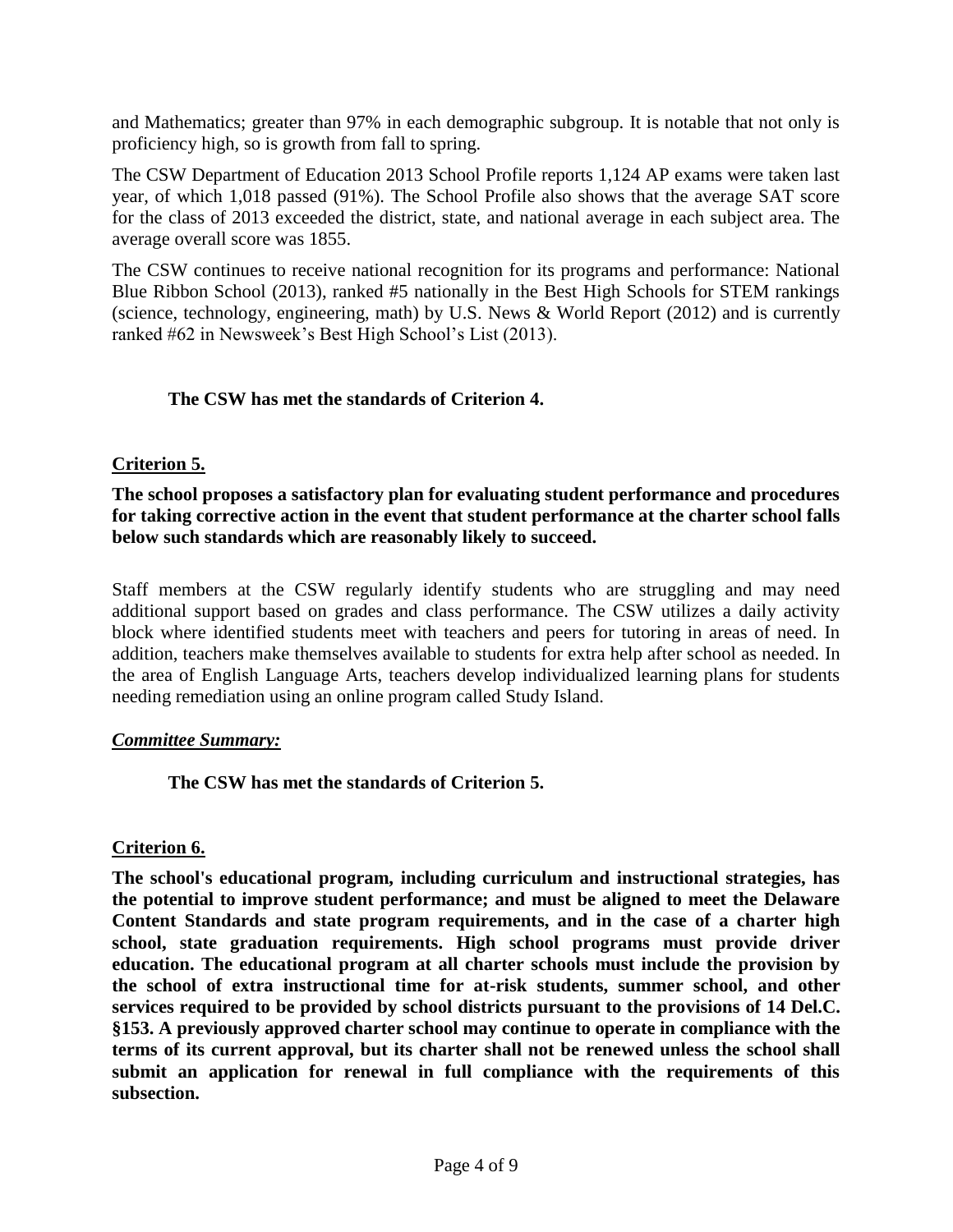# *Committee Summary:*

The special focus of the CSW is math, science, and computer education. At least 10 of the required 24.5 credits must be earned in these areas. A minimum of 24.5 credits is required for graduation, compared to the state requirement of 24 credits or the Red Clay Consolidated School District requirement of 24 credits. Primary differences are in math (4 credits) and science (4.5 credits) as well as a junior research project (0.5 credits). Driver education is integrated into the curriculum for all  $10<sup>th</sup>$ -grade students. The school offers a challenging, college preparatory curriculum which includes a wide range of AP courses.

Course offerings across the curriculum are aligned to state and national standards. The number and variety of math/science elective offerings exceed those typically found in the comprehensive high school. All courses within the core curriculum are offered at three different levels/phases: Phase  $3$  – College prep, average to above average ability,  $75<sup>th</sup>$  to  $84<sup>th</sup>$  percentile nationally; Phase 4 – College prep, above average ability,  $85<sup>th</sup>$  to  $92<sup>nd</sup>$  percentile nationally; and Phase  $5$  – College prep, highest ability, Honors,  $93<sup>rd</sup>$  to  $99<sup>th</sup>$  percentile nationally.

The latter allows a student's program to be custom tailored, thereby encouraging maximum growth and academic achievement.

See the Charter School of Wilmington Performance Framework with student achievement data.

# **The CSW has met the standards of Criterion 6.**

# **Criterion 7.**

**The school's educational program sets forth appropriate strategies to be employed to accommodate the needs of at-risk students and those needing special education services.**

# *Committee Summary:*

Seven students with disabilities and seven-teen students with 504 accommodations are currently enrolled.

CSW shares an educational diagnostician with Cab Calloway School of the arts. The educational diagnostician facilitates IEP meetings and works with staff to ensure student IEP's are followed. The CSW guidance counselors are responsible for implementation of the 504 accommodation plans. CSW also uses the on-line program "Study Island" to assist students with remedial education needs.

The Committee recognizes that CSW in their 2009 accountability review enrolled zero students with disabilities and are now enrolling seven.

# *Committee Recommendations:*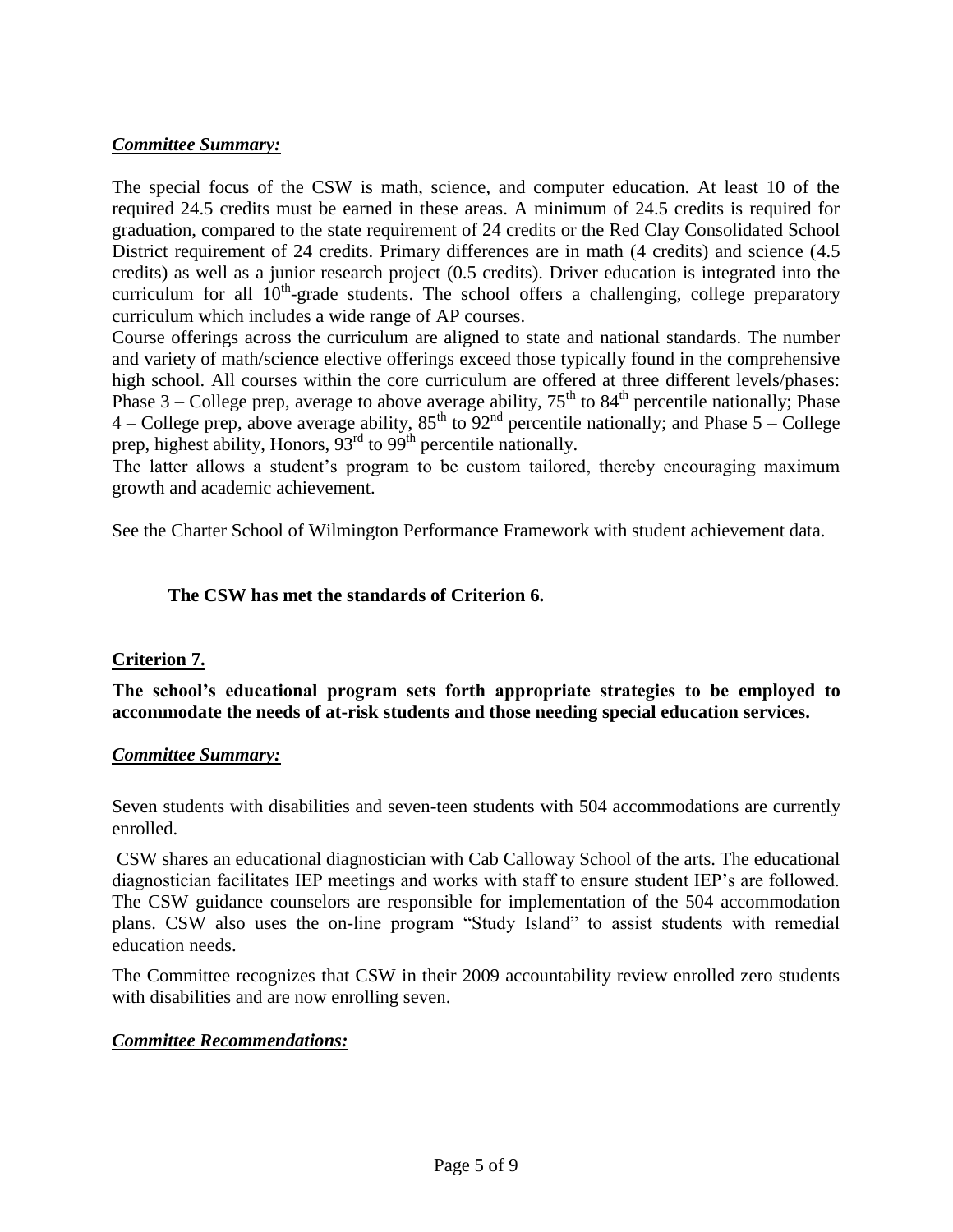*The Committee recommends that the CSW continue its effort to inform prospective applicants that the school is open to students with disabilities and that their disability will not be a factor in determining their admission to the school. It is also recommended that the CSW continue to actively attempt to attract students from an economically disadvantaged background to mirror the percentage of such students enrolled in the Red Clay Consolidated School District.*

# **The CSW has met the standards of Criterion 7.**

# **Criterion 8.**

**The plan for the school is economically viable, based on a review of the school's proposed budget of projected revenues and expenditures for the first three years, the plan for starting the school, and the major contracts planned for equipment and services, leases, improvements, purchases of real property, and insurance.**

# *Committee Summary:*

The Committee reviewed audited financial statements and current and prior year budgets. The CSW maintains a sufficient and healthy fund balance of approximately \$2.5 million as of the close of the last audited fiscal year, which is expected to grow slightly in the current fiscal year. CSW's budgeted expenditures match available revenues. Salary expenditures, the largest expenditure item in the budget, maintain a consistent percentage in the overall budget. The facility lease with Red Clay Consolidated School district will expire June 30, 2014 and will need to be renegotiated for the next fiscal year.

# **The CSW has met the standards of Criterion 8.**

# **Criterion 9.**

**The school's financial and administrative operations meet or exceed the same standards, procedures and requirements as a school district. If a charter school proposes to operate outside the state's pension and/or benefits system, a specific memorandum of understanding shall be developed and executed by the charter school, the approving authority, the Director of the Office of Management and Budget, the Controller General and the secretary of Finance to assure that the state's fiduciary duties and interests in the proper use of the appropriated funds and as a benefits and pension trustee are fulfilled and protected, the state's financial reporting requirements are satisfied, and the interests of charter school employees are protected. All charter schools shall operate within the Delaware Financial Management System (DFMS) and be subject to all of the same policies and procedures which govern other agencies operating with such system, except that any charter school previously approved to operate outside of the DFMS may continue to so operate subject to the terms of its memorandum of understanding until such time as the school's charter is renewed pursuant to this chapter.**

# *Committee Summary:*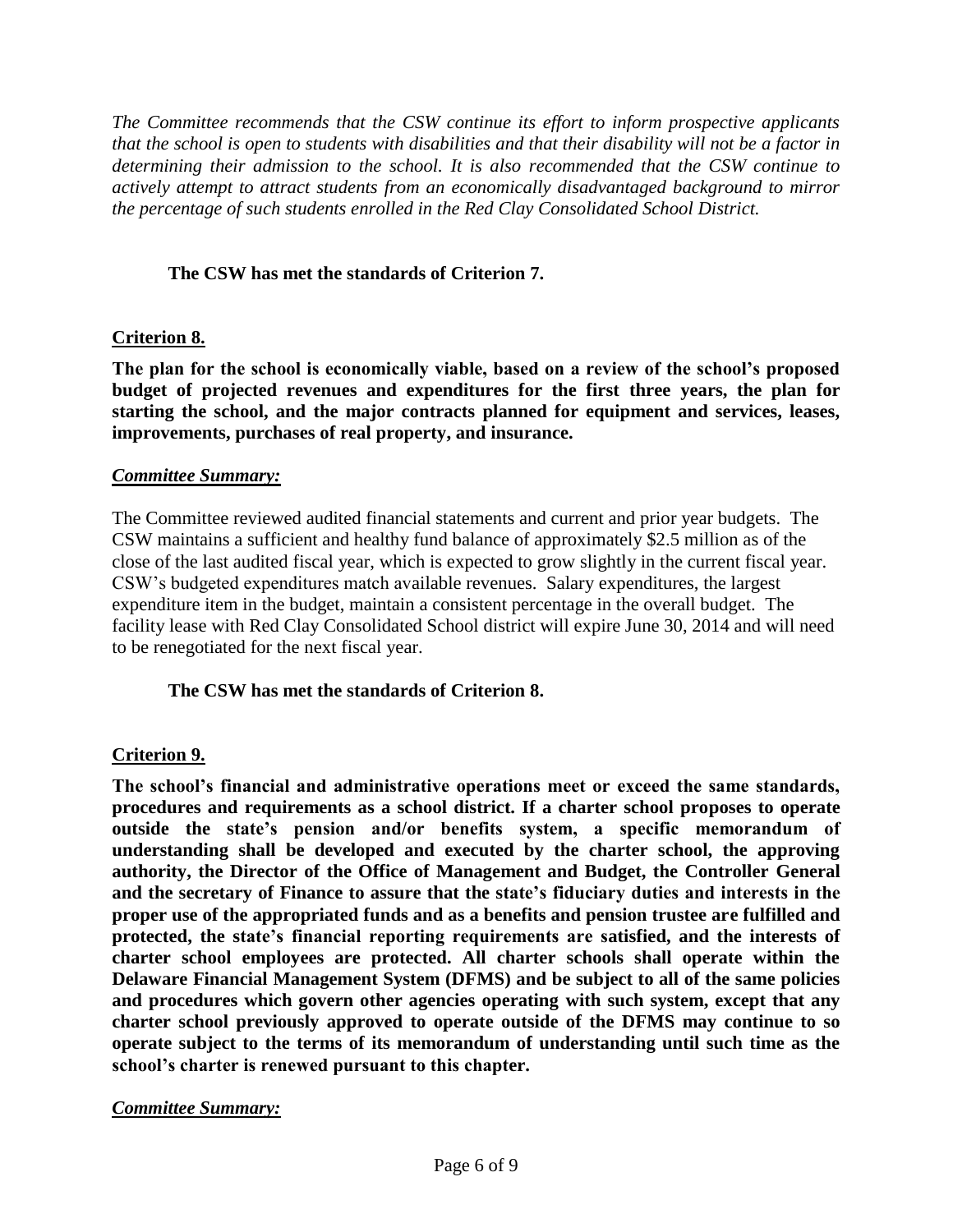CSW operates within the State's financial system and employees are members of the state pension and benefits plans. The Committee reviewed the last three years of the CSW's annual audited financial statements as well as current financial documentation. The auditors have concluded "no material reportable conditions" in their review and preparation of the CSW's Basic Financial Statements. CSW remains fully compliant with posting audits, annual budgets and monthly reports of the Citizens Budget Oversight Committee.

# **The CSW has met the standards of Criterion 9.**

# **Criterion 10.**

#### **The assessment of the school's potential legal liability and the types and limits of insurance coverage the school plans to obtain are adequate.**

#### *Committee Summary:*

The Committee reviewed the insurance policy of the CSW and determined it has adequate types and limits of coverage. CSW is working with Red Clay Consolidated School District on coordinating coverage where students from Cab Calloway and CSW overlap so as to provide sufficient coverage without duplicating.

# **The CSW has met the standards of Criterion 10.**

#### **Criterion 11.**

**The procedures the school plans to follow to discipline students and ensure its students' adherence to school attendance requirements comply with state and federal law.**

#### *Committee Summary:*

The Committee reviewed the school climate data as reported to the Delaware Department of Education and the policies and procedures as outlined in the student handbook. CSW has incorporated a cyber-bullying policy as part of its overall Bullying Prevention Policy as required under Delaware Code 14 Del. C. Sec 4112D. The Committee reviewed the relevant professional development information to insure compliance with the mandatory Youth Gang Activity and Bullying Prevention annual refresher training requirement.

#### **The CSW has met the standards of Criterion 11.**

# **Criterion 12.**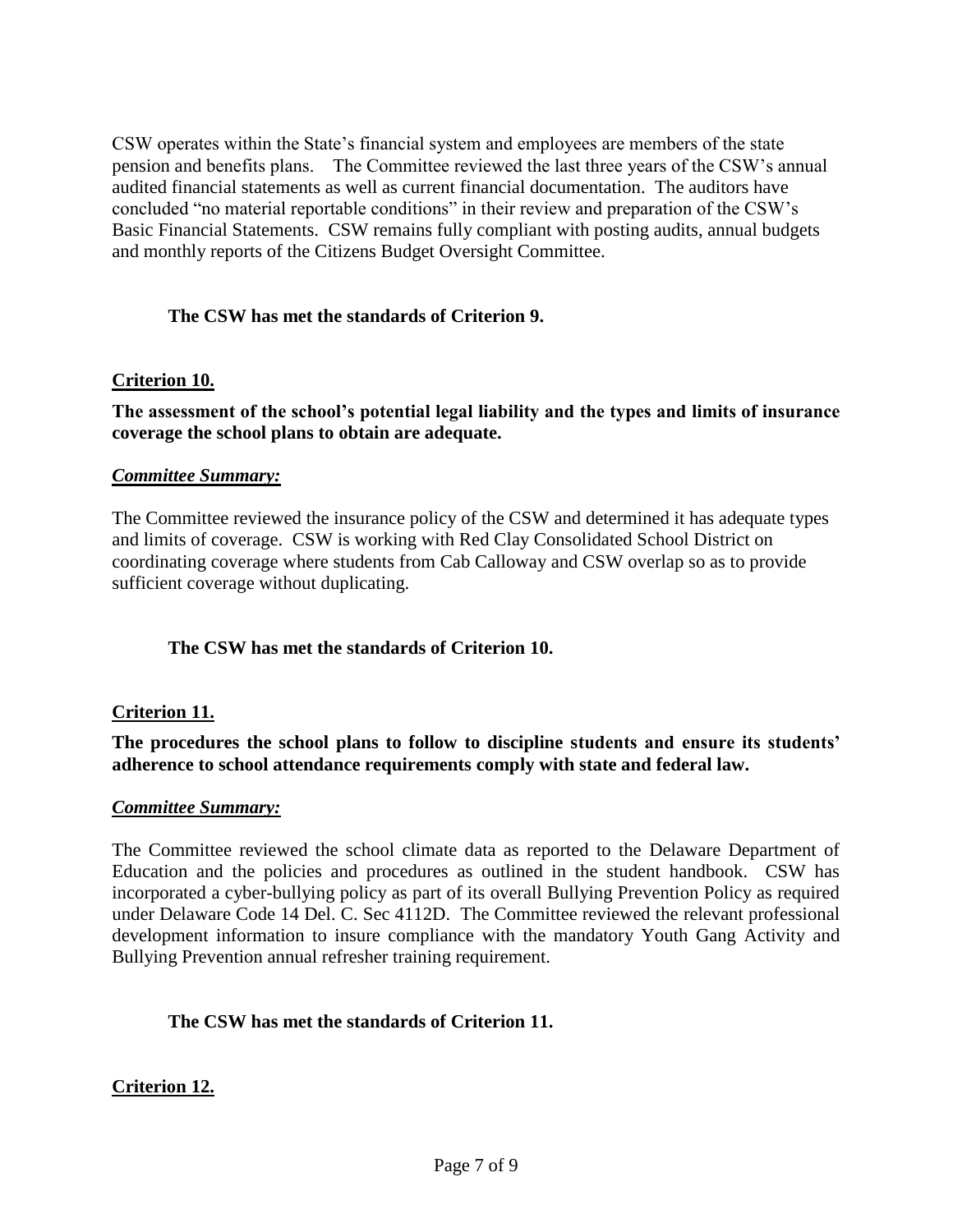**The procedures the school plans to follow to assure the health and safety of the students, employees, and guests of the school while they are on school property are adequate and that the charter school will comply with the applicable provisions of local, state, and federal law, including the provisions of 11 Del.C. Ch. 85.**

#### *Committee Summary:*

The Committee reviewed the information submitted by CSW to the Delaware Department of Safety and Homeland Security to insure compliance with the Omnibus School Safety Act. CSW has submitted all of the appropriate school and Incident Command Team information as well as attended the mandatory Emergency Response Information Portal training through the DSHS.

#### *Committee Recommendations:*

*The Committee recommends that all staff members review the Emergency Response Plan as outlined in the Emergency Response Information Portal at the beginning of each school year and document that they have reviewed and understand the contents of the Emergency Response Plan.*

# **The CSW has met the standards of Criterion 12.**

#### **Criterion 13.**

#### **The school shall have a satisfactory plan for timely transferring student data and records to the Department of Education.**

#### *Committee Summary:*

The Committee reviewed several documents outlining CSW's procedures regarding record keeping. The CSW is professional in their handling of Red Clay and Delaware Department of Education paperwork requests. The distribution of responsibilities at the school works well in completing assigned tasks.

The CSW has accurate written policies and procedures for the preparation of the September  $30<sup>th</sup>$ Unit Count, which were implemented as early as the 2003-2004 school year.

#### **The CSW has met the standards of Criterion 13.**

#### **Criterion 14.**

**The school's board of directors shall annually certify to the Delaware Department of Education, on a form to be provided by the Delaware Department of Education, that prior to the payment of any fees or other sums to any management company employed by the board, the board will insure that sufficient revenues of the school are devoted to adequately support the school's proposed educational program. Such form of certification may require documentation of all actual or proposed expenditures by the school. Failure to provide**